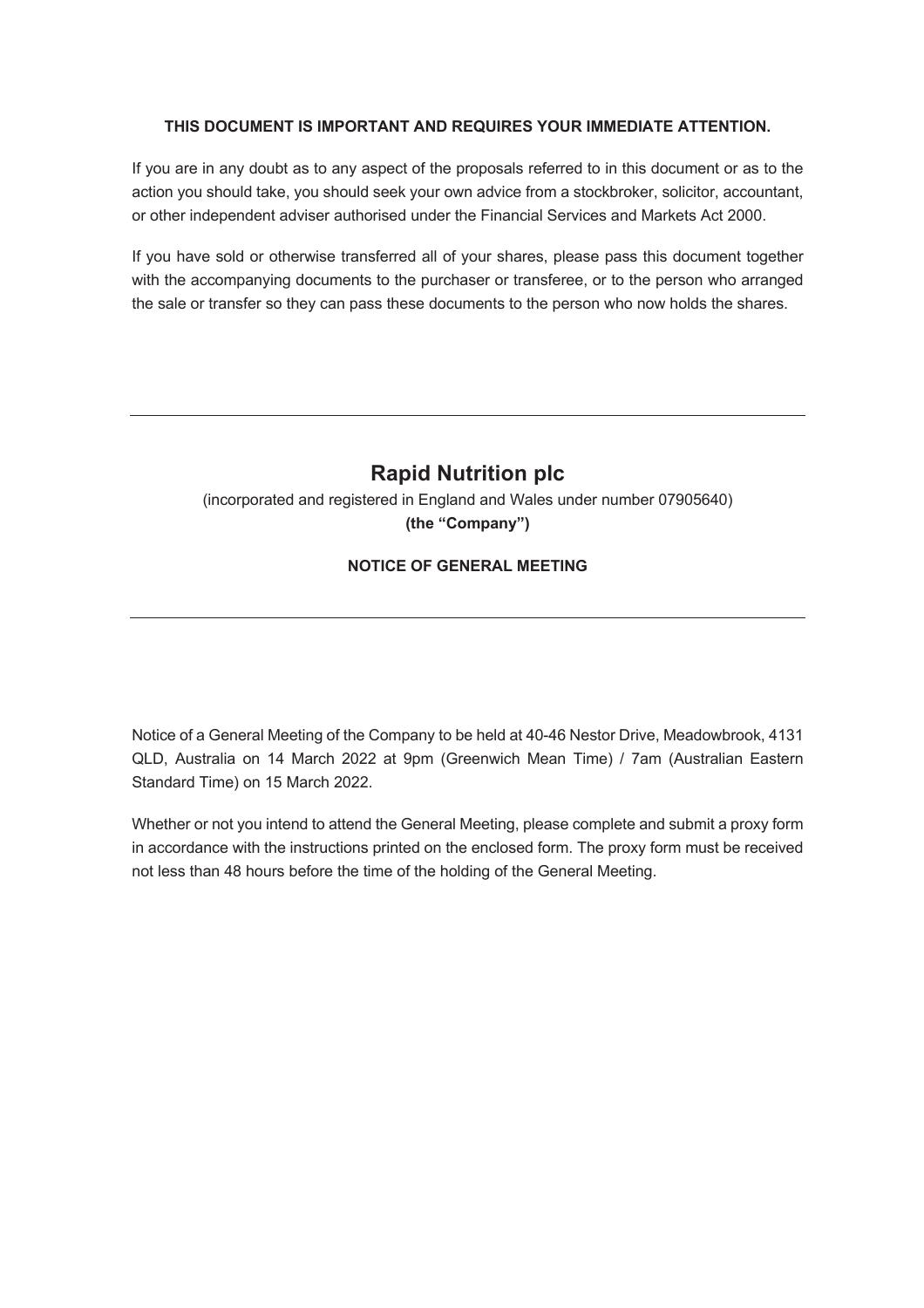## **PART I**

# **Rapid Nutrition plc**

(incorporated and registered in England and Wales under number 07905640)

## **Registered Office:**

Kemp House 152-160 City Road London EC1V 2NX United Kingdom 23 February 2022

To the holders of the Ordinary Shares in Rapid Nutrition plc

## **Notice of General Meeting**

Dear Shareholder,

I am pleased to be writing to you with details of a General Meeting ("**GM**") of the Company which we are holding at 40-46 Nestor Drive, Meadowbrook, 4131 QLD, Australia on 14 March 2022 at 9pm (Greenwich Mean Time) / 7am (Australian Eastern Standard Time) on 15 March 2022.

The formal notice of the GM is set out on pages 4 and 5 of this document.

If you would like to vote on the resolutions but cannot come to the GM, please fill in the proxy form sent to you with this notice and return it to our registrars as soon as possible. Alternatively, you may appoint a proxy electronically, if you hold your shares in CREST, through the CREST system. The registrars must receive your proxy appointment by 9pm (Greenwich Mean Time) on 12 March 2022.

An ordinary resolution and a special resolution (the "**Resolutions**") are proposed in order to facilitate the Company's ability to raise funds going forward.

#### **Share authorities**

Members are being asked to grant the Company a share authority of 350,000,000 ordinary shares of £0.01 each. This share authority will enable the Company to effectively undertake any necessary capital raising and operate the business as the Company sees fit.

Further information in relation to the use of this share authority is set out in the explanatory notes to the resolutions.

#### **Business of the meeting**

Explanatory notes on the business to be considered at this GM appear on page 8 of this document.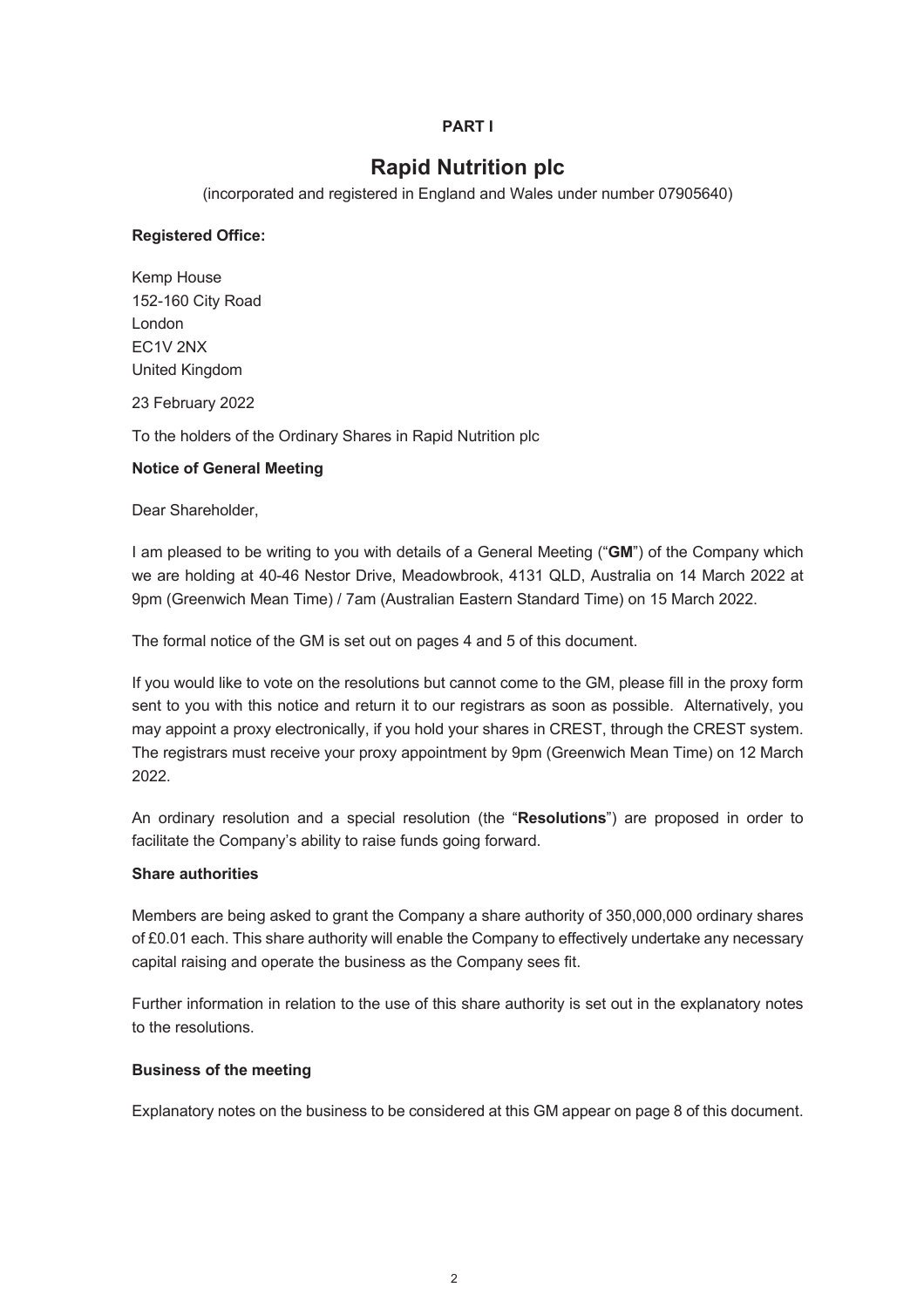## **Future scrip dividend policy**

The approval of the proposed share authorities by the shareholders of the Company would provide the board with the scope and option to consider the introduction of a scrip dividend policy in future to shareholders.

## **Recommendation**

The board considers that all the resolutions to be put to the meeting are in the best interests of the Company and its shareholders as a whole. Your board will be voting in favour of them and unanimously recommends that you do so as well.

#### **Action to be taken by shareholders**

The resolutions are subject to shareholder approval. A notice convening the GM is set out on pages 4 to 5 of this document.

A form of proxy for the GM is enclosed with this document and you are requested to complete and post the form of proxy to the Company's registrars as soon as possible or submit your vote via CREST. The completion and return of a form of proxy will not prevent you from attending the GM in person, speaking and voting if you wish to do so.

To be valid, an instrument appointing a proxy and any power of attorney or other authority under which the proxy instrument is signed (or a notarially certified copy thereof) must be deposited at the Company's registrars as the case may be by 9pm (GMT) on 12 March 2022.

Yours faithfully,

 $5 - 24$ 

Simon St Ledger Chairman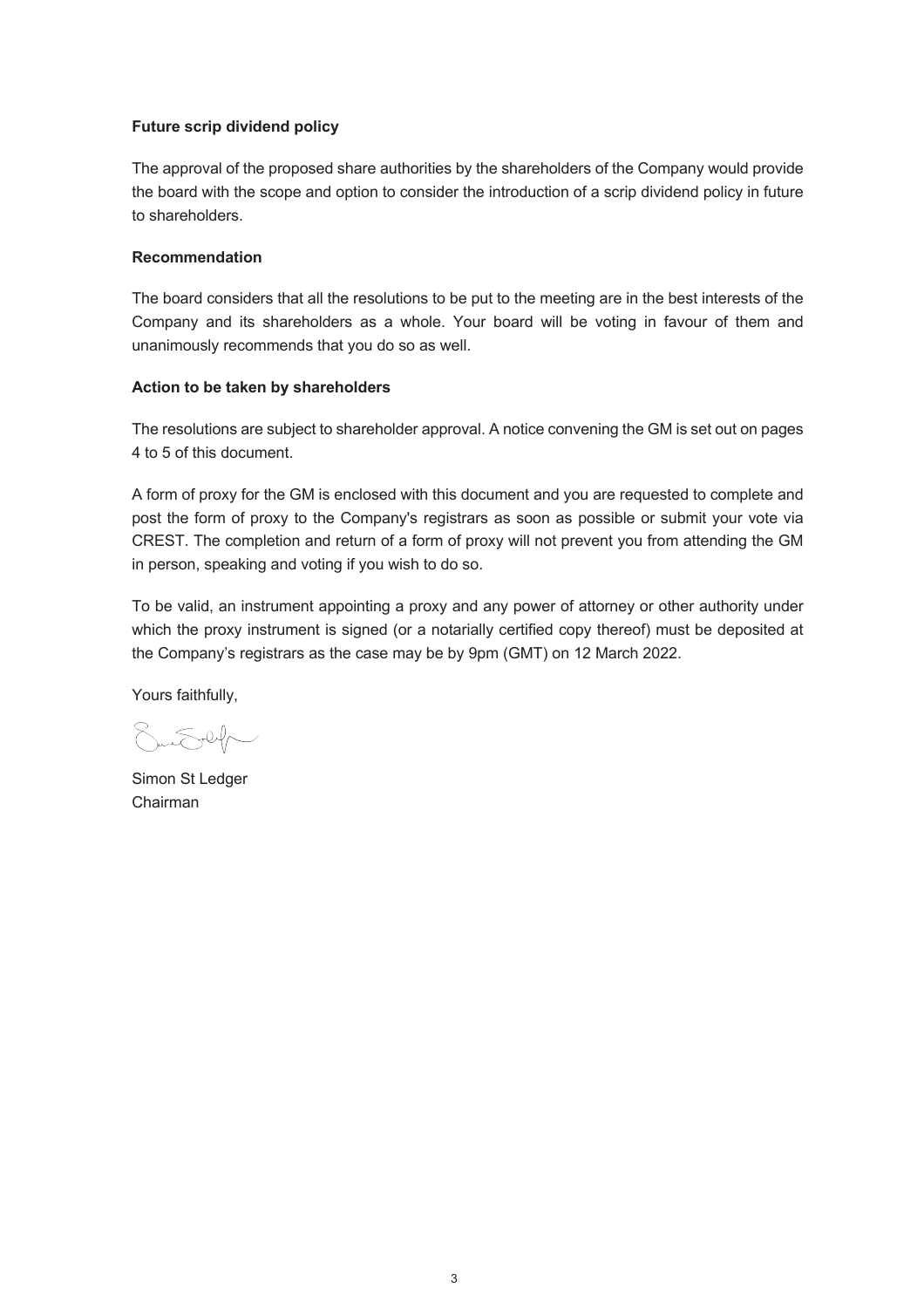## **PART II**

# **Rapid Nutrition plc**

## **NOTICE OF GENERAL MEETING**

**NOTICE** is hereby given that a general meeting of Rapid Nutrition Plc (the "**Company**") will be held at 40-46 Nestor Drive, Meadowbrook, 4131 QLD, Australia on 14 March 2022 at 9pm (Greenwich Mean Time) / 7am (Australian Eastern Standard Time) on 15 March 2022, to consider and, if thought fit, pass the resolutions below.

Resolution 1 will be proposed as an ordinary resolution. Resolution 2 will be proposed as a special resolution.

## **ORDINARY RESOLUTION**

## 1. **THAT**:

- 1.1 the directors of the Company be generally and unconditionally authorised under section 551 of the Companies Act 2006 to exercise all the powers of the Company to allot shares in the Company and to grant rights to subscribe for, or to convert any security into, shares in the Company ("**Rights**") up to an aggregate nominal amount of £3,500,000;
- 1.2 such authority shall expire (unless previously revoked by the Company) on 30 June 2023. The Company may, before such expiry, make an offer or agreement which would or might require shares to be allotted or Rights to be granted after the authority has expired and the directors may allot shares or grant Rights in pursuance of any such offer or agreement notwithstanding that this authority has expired; and
- 1.3 all previous authorities to allot shares or grant Rights, to the extent unused, shall be revoked.

## **SPECIAL RESOLUTION**

## 2. **THAT:**

- 2.1 subject to and conditional on the passing of resolution 1, the directors of the Company shall have the power to allot equity securities (within the meaning of section 560 of the Companies Act 2006) for cash under the authority conferred by resolution 1 as if section 561 of the Companies Act 2006 did not apply to the allotment;
- 2.2 this power shall expire when the authority given by resolution 1 is revoked or expires but the Company may before expiry of this power make an offer or agreement which would or might require equity securities to be allotted after such expiry and the directors may allot equity securities in pursuance of that offer or agreement notwithstanding that the power has expired; and
- 2.3 this power applies in relation to a sale of treasury shares which constitutes an allotment of equity securities by virtue of section 560(3) of the Companies Act 2006 as if the words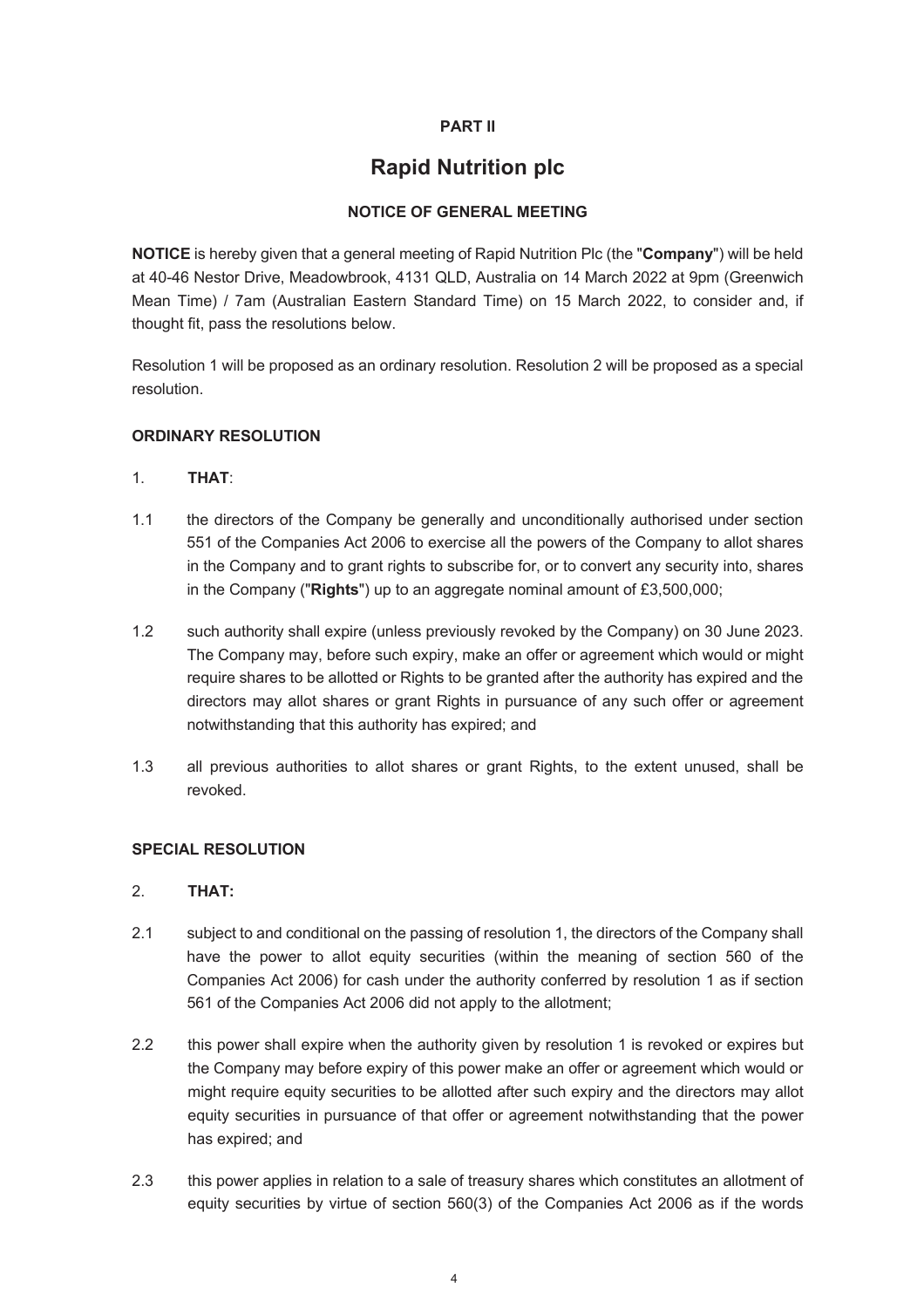"under the authority conferred by resolution 1" were omitted from the introductory wording to resolution 2.1.

23 February 2022

By order of the Board

 $0\sqrt{l}$ 

**Simon St Ledger**

Chairman

Registered Office: Kemp House 152-160 City Road, London, EC1V 2NX, United Kingdom

Registered in England and Wales No. 07905640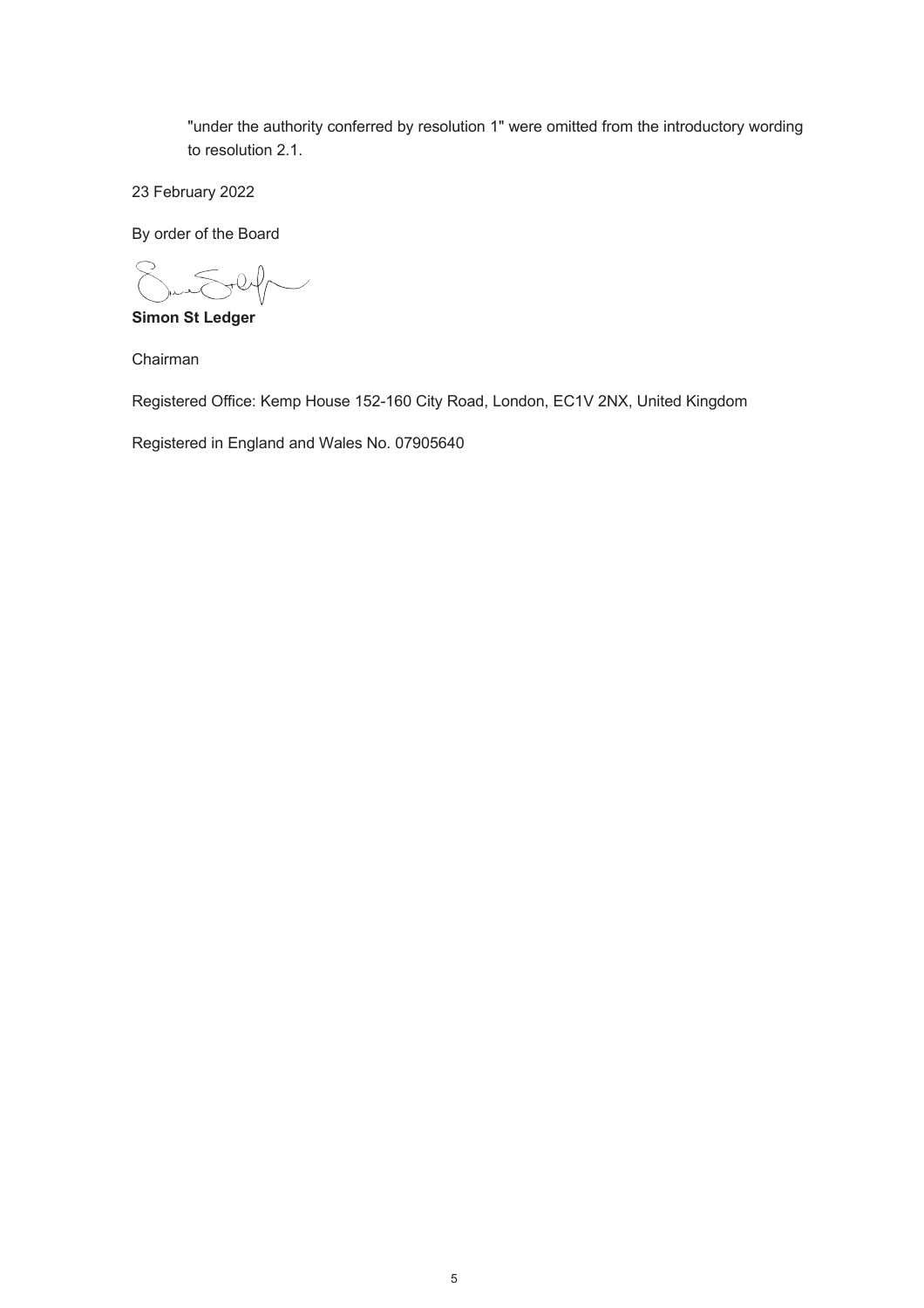## **Notes**

- 1. Shareholders are entitled to appoint a proxy to exercise all or any of their rights to attend and to speak and vote on their behalf at the meeting. A shareholder may appoint more than one proxy in relation to the General Meeting provided that each proxy is appointed to exercise the rights attached to a different share or shares held by that shareholder. A proxy need not be a shareholder of the Company. A proxy form which may be used to make such appointment and give proxy instructions accompanies this notice.
- 2. To be valid any proxy form or other instrument appointing a proxy must be received by post or (during normal business hours only) by hand at Equiniti, Aspect House, Spencer Road, Lancing, West Sussex, BN99 6DA no later than 9pm (Greenwich Mean Time) on 12 March 2022.
- 3. The return of a completed proxy form, other such instrument or any CREST Proxy Instruction (as described in paragraph 7 below) will not prevent a shareholder attending the General Meeting and voting in person if he/she wishes to do so.
- 4. To be entitled to attend and vote at the General Meeting (and for the purpose of the determination by the Company of the votes they may cast), shareholders must be registered in the Register of Members of the Company at 6:30 pm (Greenwich Mean Time) on 12 March 2022 (or, in the event of any adjournment, at 6:30 pm on the date which is two days before the adjourned meeting). Changes to the Register of Members after the relevant deadline shall be disregarded in determining the rights of any person to attend and vote at the meeting.
- 5. As at 22 February 2022, the Company's issued share capital consists of 44,576,096 ordinary shares of £0.01 each ("**Ordinary Shares**"), carrying one vote each and 23,265,104 deferred shares of £0.99 each ("**Deferred Shares**") which do not carry any rights to vote.
- 6. CREST members who wish to appoint a proxy or proxies through the CREST electronic proxy appointment service may do so by using the procedures described in the CREST Manual, which can be viewed at www.euroclear.com. CREST Personal Members or other CREST sponsored members, and those CREST members who have appointed a voting service provider(s), should refer to their CREST sponsor or voting service provider(s), who will be able to take the appropriate action on their behalf.
- 7. In order for a proxy appointment or instruction made using the CREST service to be valid, the appropriate CREST message (a "**CREST Proxy Instruction**") must be properly authenticated in accordance with Euroclear UK & Ireland Limited's specifications, and must contain the information required for such instruction, as described in the CREST Manual. The message, regardless of whether it constitutes the appointment of a proxy or is an amendment to the instruction given to a previously appointed proxy must, in order to be valid, be transmitted so as to be received by the issuer's agent (ID RA19) by 9 pm (Greenwich Mean Time) on 12 March 2022. For this purpose, the time of receipt will be taken to be the time (as determined by the timestamp applied to the message by the CREST Applications Host) from which the issuer's agent is able to retrieve the message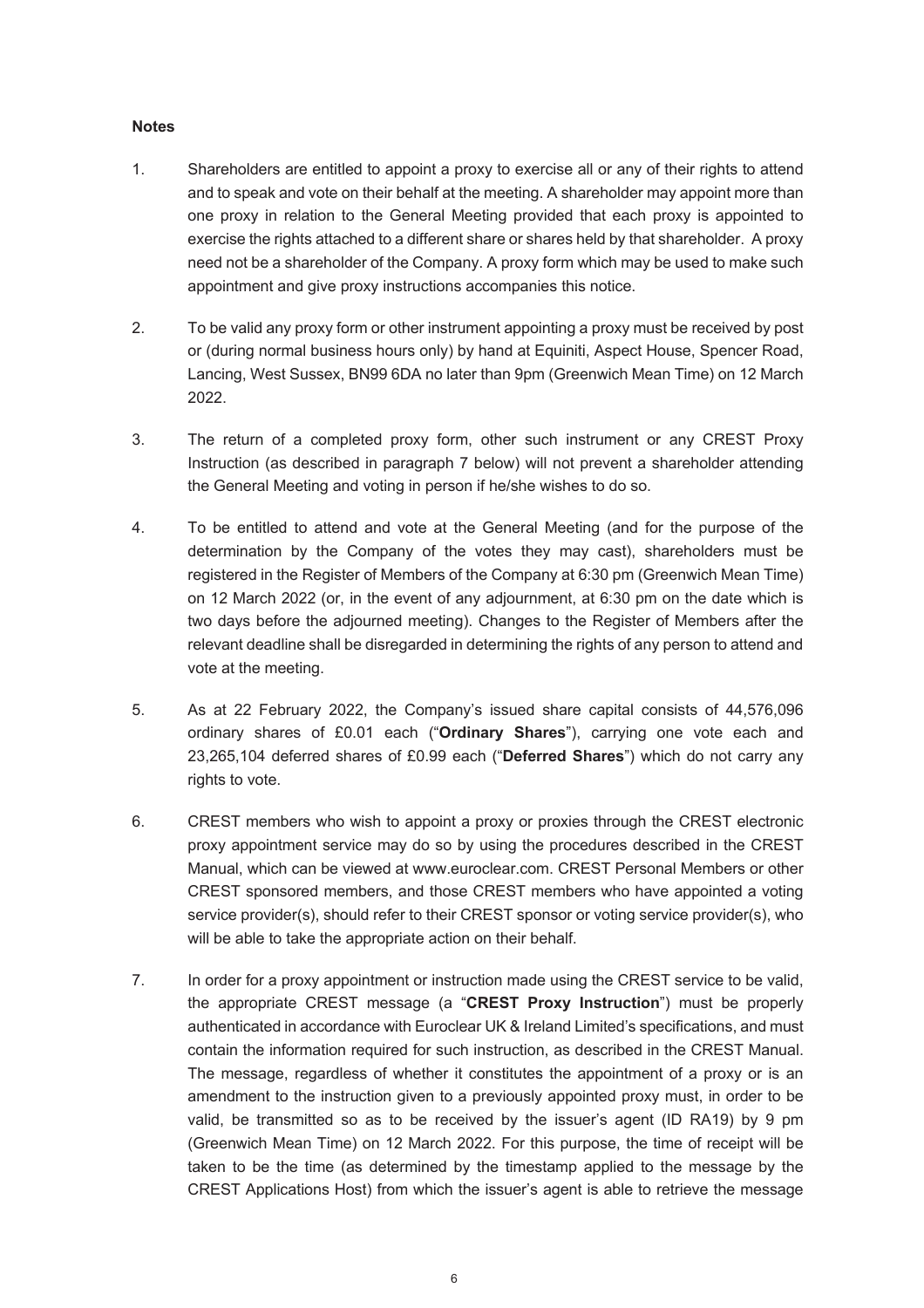by enquiry to CREST in the manner prescribed by CREST. After this time any change of instructions to proxies appointed through CREST should be communicated to the appointee through other means.

- 8. CREST members and, where applicable, their CREST sponsors, or voting service providers should note that Euroclear UK & Ireland Limited does not make available special procedures in CREST for any particular messages. Normal system timings and limitations will, therefore, apply in relation to the input of CREST Proxy Instructions. It is the responsibility of the CREST member concerned to take (or, if the CREST member is a CREST personal member, or sponsored member, or has appointed a voting service provider, to procure that his CREST sponsor or voting service provider(s) take(s)) such action as shall be necessary to ensure that a message is transmitted by means of the CREST system by any particular time. In this connection, CREST members and, where applicable, their CREST sponsors or voting system providers are referred, in particular, to those sections of the CREST Manual concerning practical limitations of the CREST system and timings.
- 9. The Company may treat as invalid a CREST Proxy Instruction in the circumstances set out in Regulation 35(5)(a) of the Uncertificated Securities Regulations 2001.
- 10. Any corporation which is a shareholder can appoint one or more corporate representatives who may exercise on its behalf all of its powers as a shareholder provided that they do not do so in relation to the same shares.
- 11. Any shareholder attending the meeting has the right to ask questions. The company must cause to be answered any such question relating to the business being dealt with at the meeting but no such answer need be given if (a) to do so would interfere unduly with the preparation for the meeting or involve the disclosure of confidential information, (b) the answer has already been given on a website in the form of an answer to a question, or (c) it is undesirable in the interests of the company or the good order of the meeting that the question be answered.
- 12. A copy of this notice, and other information required by s.311A of the Companies Act 2006, can be found at http://www.rnplc.com/investor-relations.
- 13. Shareholders may not use any electronic address provided in either this notice of meeting or any related documents (including the Chairman's letter and the proxy form) to communicate with the Company for any purposes other than those expressly stated.